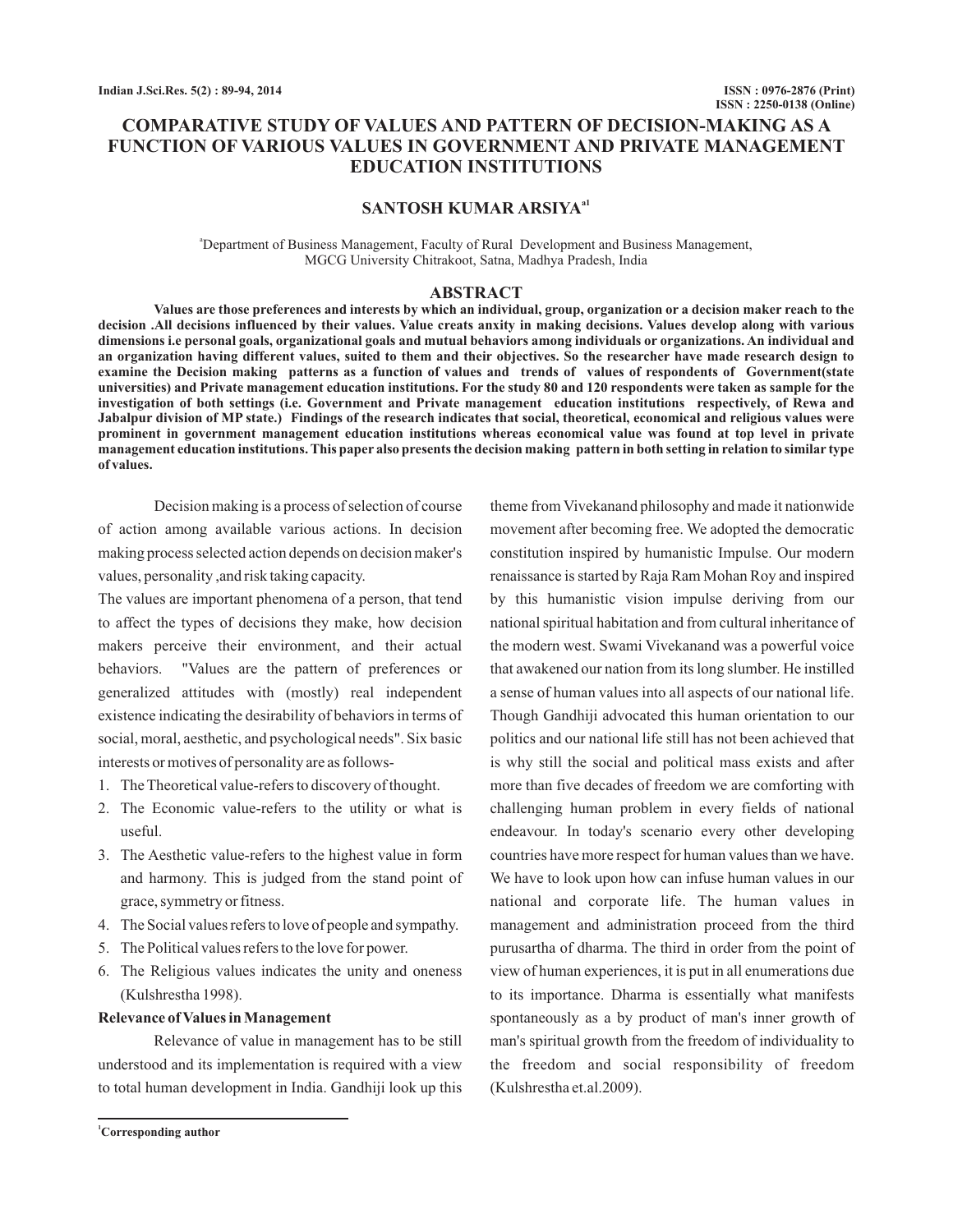#### **Riview of Literature**

Kesta D.A.(1996) stated in his paper"Values in the Decision-Making of CEOs in Public Colleges", Examined the relationship between values and the decision-making of 10 CEOs in public schools in Greenland. Using a qualitative research design, the study showed that values played an important role in the decision-making process. It found that a degree of similarity appears to exist in the frequency with which the same values reoccurred in the decision-making of all ten CEOs. The study also revealed that some values that showed high occurrences in the decision cases were also found to be highly occurring in the follow-up interviews, indicating their high level of prevalence in the CEOs' value make-up. Shared decision-making occurred most often in organizational redevelopment decision cases and this value, alongside trust, featured most frequently in the follow-up organizational redevelopment interviews.

Meglino, B.M. and Ravlin, E.C. (1998) in his paper "Individual Values in Organisations: Concepts, Controversies and Research", Suggested that, an individual's internalized values function as personal standards of conduct and the strength of such values influences the perceived level of attractiveness or perceived legitimacy of alternative actions.

Sharfman, M.P., Pinkston, T.S. and Sigerstad, T.D. (2000) in their paper "The Effects of Managerial Values on Social Issues Evaluation: An Empirical Investigation", Examined the effects of managerial values on social issues evaluation. A total of 129 managers from the US participated in the study. They found a clear relationship between the issues evaluated as important and the values of the manager conducting the evaluation. Economic values oriented managers emphasised both community and regulatory values less than managers of other values orientations.

Bates et al. (2001) in research titled "Redefining Human Resource Development: An Integration of the Learning, Performance and Spirituality of Work Perspectives", Found that attitudes differ from values primarily due to their lifespan within an individual's cognitive schemata. Values can influence the holding of certain attitudes; however, unlike attitudes, values are considered imperative for action.

Johnson, M.K. and Elder, G.H. (2002) in "Educational Pathways and Work Value Trajectories", highlighted that antecedent such as age, gender, education, and the moderating influence of culture and group orientation in examining the effect of values on various decision outcomes.

## **RESEARCH METHODOLOGY**

#### **Data Collection**

The present study is based on primary data, which was collected Personally by researcher. Data were collected from the research area.

### **ResearchArea**

Two divisions of MP State have been selected randomly for the research. These two divisions are (1) Jabalpur and (2) Rewa.

## **Sample**

The sample for research was depend upon the size of population. The purposive and random sampling was adopted for entire research.

#### **Population and Sample Selection**

The population of entire research was Head of the institution .administrators, Deans, Directors, Registrar, Dy. Registrar, Astt. Registrar, Principals, HODs, Officers and teachers of Government (Govt.State Universities) & Private management education institutions. On the basis of overall responses of above respondents, analysis of data have been made.

The total sample size for Government (/Semigovernment/.State Universities) management institutions was 80 and 120 for Private management education institution. Only those institutions were incorporated for population and sampling which are in the list of Vyavashayik Pariksha Mandal (VYAPAM) Madhya Pradesh Bhopal and other management education institutions not added in the list of VYAPAM but running in university campus(university teaching departments) with proper approval of the university, which is listed in VYAPAM .Here in entire research Government management education institution means state universities, where management education courses are running.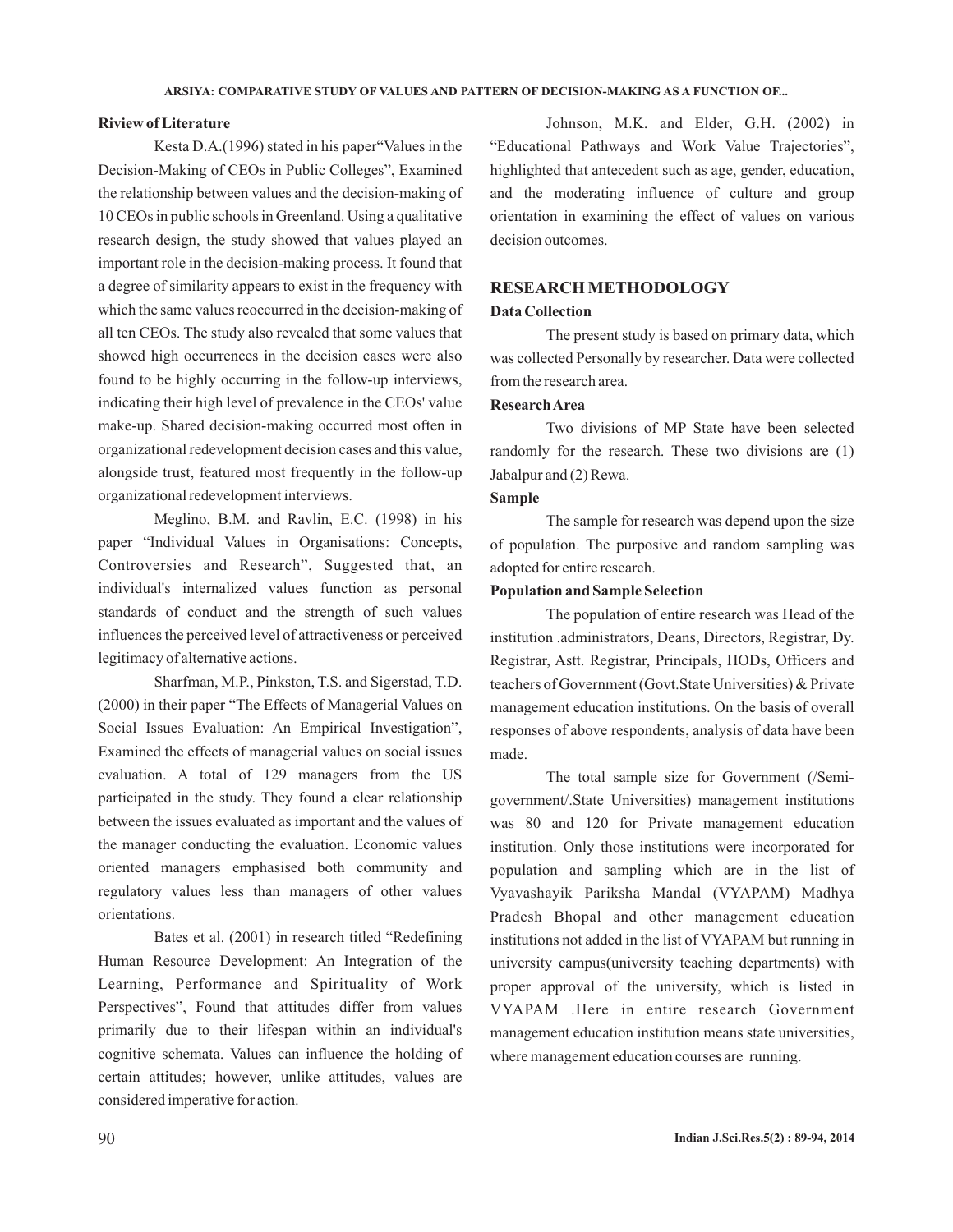#### **Tools of the Research**

Well structured and Pre-tested scales and test were adopted for the present investigation. The value scale originally was prepared by All port Vernon and Lindzey which measures dominate interest in personality. This scale was revised modified and adapted by Kulshrestha (1998). A very little work have been done in Indian in this field. Dr. K. Ray choudhary adapted the original scale and made it suitable for use on Indian population in English. The author and Sri N.M. Srivastav translated the scale into Hindi Language and Simplified the instructions and illustrated certain facts with which Indian's are most familiar.

This value questionnaire comprises of two part i.e.  $part(A)$  & Part  $(B)$ 

Part (A) consists of 30 questions with multiple choice to response.

Part (B) consists of 15 questions with choice to response. Respondents have to value them numerically (i.e. 1,2,3,4). It is a forced-choice instrument and it aims to measure the relative of six basic interests or motive of personality. Total 45 questions/statements are contained in the questionnaire. DMSS by Noorjahan N. Ganihar having

48 questions was administrated to know pattern of decision making on the scale of values.

## **Data Collection Procedure**

A Set of, Value test was used to collect the data. Before administrating the set of scales, respondents were informed about the purpose of the study and all the necessary directions were given comprehensively for filling out the questionnaire. After above explanations the questionnaires had been given to fill them.

## **DataAnalysis Procedure**

In this study in order to objective and hypothesis of research MEAN S.D. and t Test were conducted. Scoring for each measure was done on the basis of scoring methods/techniques which is given with questionnaire. After scoring, data tabulation had been done by the obtained score. For the analysis, micro-soft excel was utilized to perform all the analyses. The 0.05 and 0.01 alpha level was accepted as a criterion of statically significance for all statically procedures.

| Table : 1.1 A Comparative Mean Value, Standard Deviation and 'T' Value on the Scale of Decision-Making |  |
|--------------------------------------------------------------------------------------------------------|--|
| as a Function of Various Values (Government & Private Management Education Institutions)               |  |

| <b>Type of</b>      | Govt      | Pvt    | Govt       | Pvt                        | Govt       | <b>Pvt</b> | Govt             | Pvt        | Govt       | Pvt        | Govt       | Pvt        |
|---------------------|-----------|--------|------------|----------------------------|------------|------------|------------------|------------|------------|------------|------------|------------|
| <b>Institutions</b> |           |        |            |                            |            |            |                  |            |            |            |            |            |
| <b>Values</b>       | <b>TH</b> | TH     | <b>ECO</b> | <b>ECO</b>                 | <b>AST</b> | <b>AST</b> | <b>SOC</b>       | <b>SOC</b> | <b>POL</b> | <b>POL</b> | <b>REL</b> | <b>REL</b> |
| Total No. of        | 19        | 26     | 13         | 41                         | 02         | 03         | 31               | 25         | 02         | 06         | 13         | 19         |
| Prominent           |           |        |            |                            |            |            |                  |            |            |            |            |            |
| Values holder       |           |        |            |                            |            |            |                  |            |            |            |            |            |
| Respondents         |           |        |            |                            |            |            |                  |            |            |            |            |            |
| Mean on             |           |        |            | 110.5 109.88 109.92 113.51 | 108.50     |            | $102.0$   111.16 | 111.28     | 113.0      | 97.67      | 111.23     | 110.32     |
| decision            |           |        |            |                            |            |            |                  |            |            |            |            |            |
| making scale        |           |        |            |                            |            |            |                  |            |            |            |            |            |
| <b>SD</b>           | 5.902     | 12.433 | 8.331      | 7.018                      | 3.536      | 14         | 8.009            | 9.379      | 1.414      | 21.144     | 6.966      | 8.486      |
| T                   |           | 0.05   |            | $-1.54*$                   | 0.61       |            |                  | $-0.05$    |            | $177**$    |            | 0.32       |

\* significant at 0.05 level \*\* significant at 0.01 level

| TH       | $=$                       | Theoretical value | ECO.       | $\alpha = 1$              | Economical value |
|----------|---------------------------|-------------------|------------|---------------------------|------------------|
| AST      | $\mathbf{r} = \mathbf{r}$ | Aesthetic value   | SOC.       | $\mathbf{r} = \mathbf{r}$ | Social Value     |
| POL      | $\mathbf{r} = \mathbf{r}$ | Political Value   | REL.       | $\alpha = 1$              | Religious Val    |
| $Govt =$ |                           | Govermment        | $p_{\tau}$ |                           | Private          |

| TH    | $=$ | Theoretical value | ECO        | $=$ | Economical val |
|-------|-----|-------------------|------------|-----|----------------|
| AST   | $=$ | Aesthetic value   | SOC.       | $=$ | Social Value   |
| POL.  | $=$ | Political Value   | <b>REL</b> | $=$ | Religious Val  |
| Govt. | $=$ | Government        | Pvt        | $=$ | Private        |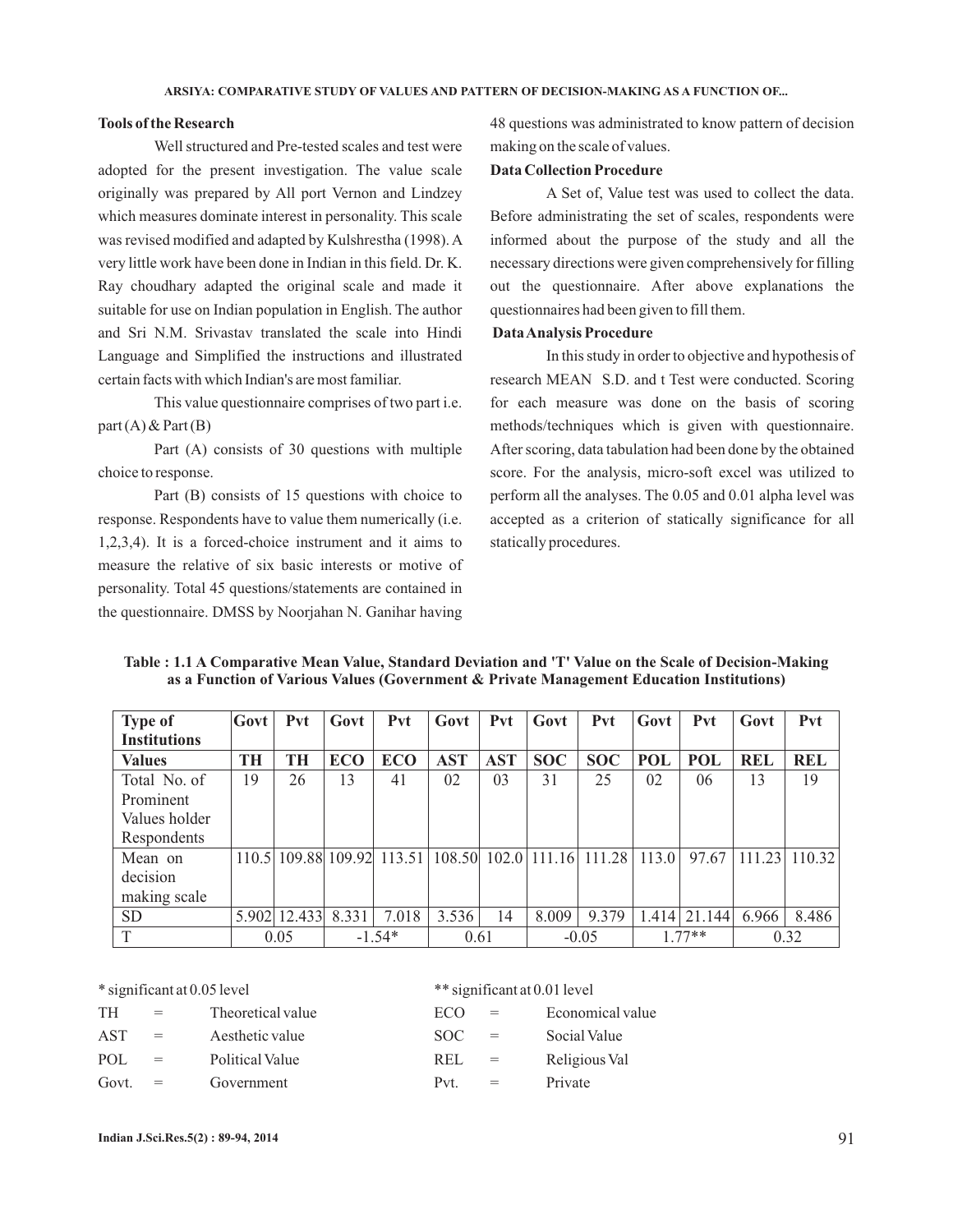#### **Test of Significance**

Test of statically significance were conducted for the the study because surveyed respondents were sample from the population of research area.

## **RESULTS**

Here, results are presented according to the objectives, hypothesis and nature of scales.

Table 1.1 presents the comparetion of values and pattern of decision making style as a function of different types of value in respondents of government and private management education institutions. Table revels that respondents of Pvt. Management institutions hold economical values at first rank while respondents of Govt. Management institutions hold social value at first rank. Aesthetic value stands at last rank in boath settings.

The respondents of both groups (Government  $\&$ Private Institutions) having of theoretical value have scored more or less equal mean value (i.e. 110.5 and 109.88 with 5.902 and 12.433 SD value respectively). The calculated't' value was not significant (i.e. 0.05). Slight difference between respondents was noted in relation to economic value. The 't' value is found significant at 0.1 level. Similarly the decision making style of respondents having political values was found differ. The 't' value was found 1.77 (i.e. significant at 0.1 level).

It is also clear that the pattern of decision making are similar in social & religious value holders of both groups (i.e. government & private management education institution) because both group have scored more or less equal mean value. (i.e. 111.16  $&$  111.28 for government  $&$ private group respectively for social value holder and 111.23 & 110.32 for both two group of religious value holder).

Aslight difference in decision making style but not statically proved, have been observed for aesthetic value holders of both groups because the mean value of both groups slightly differ from each other (i.e. 108.50 and 102.0 for government and private institutions' aesthetic value holders). Observed 't' value (i.e. 0.61) is not found statically significant. It is also clear from the figure 1.1

## **Hypothesis Testing**

In present study efforts have been made to assess the decision making pattern in the light of differential values. Obtained results clearly indicate that social, theoretical economical and religious values were prominent



**Figure 1.1**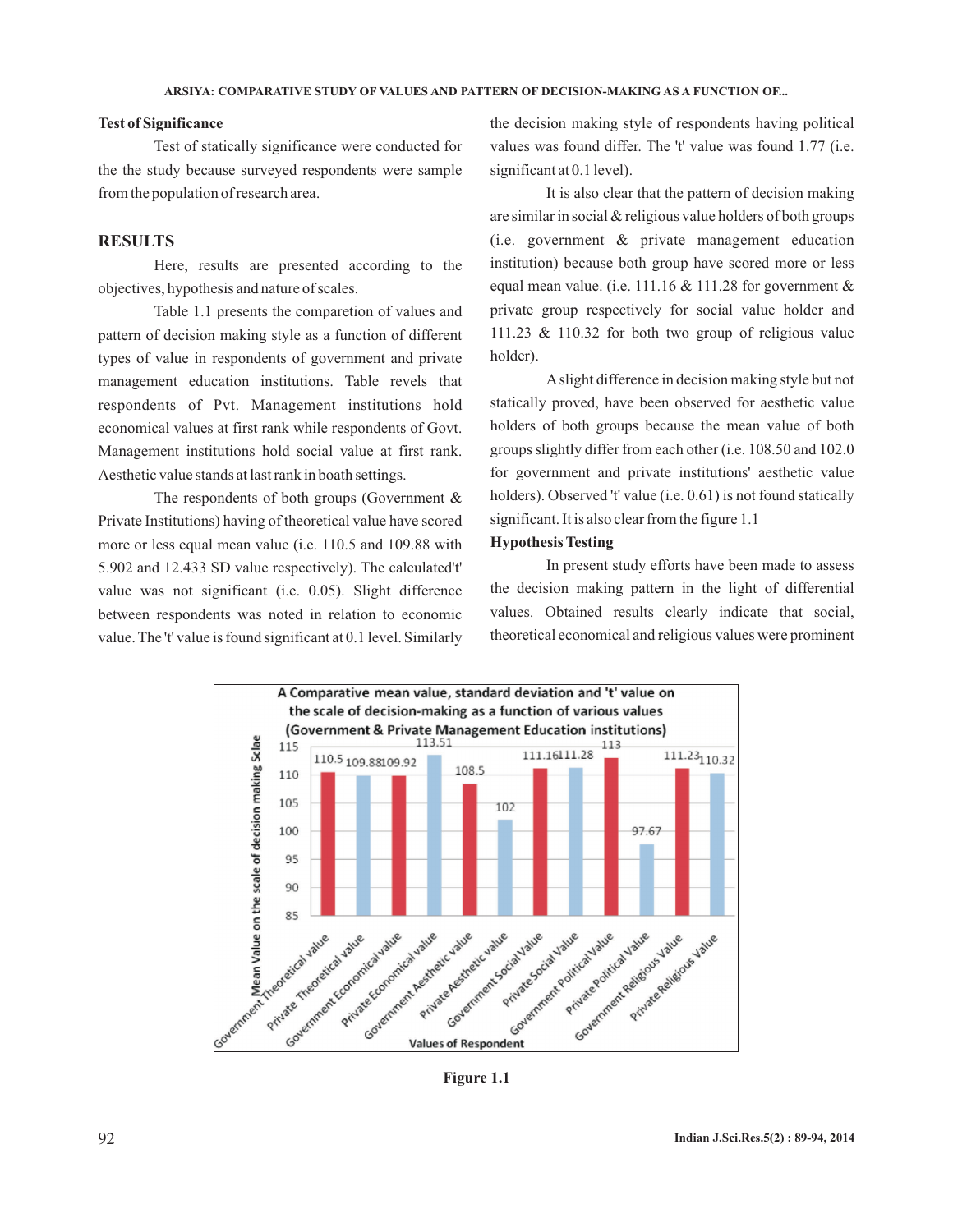#### **ARSIYA: COMPARATIVE STUDY OF VALUES AND PATTERN OF DECISION-MAKING AS A FUNCTION OF...**

in government management education institutions whereas economical value was found at top level in private management education institutions. Thus it is clear that the respondents of government education institutes were dominated social values while respondents of Private institutions dominated by economical value, but its impact on decision making was not significant. The formulated hypothesis for present study " There will be no significant difference obtained between the respondents of Government and Private management education institutions in relations to values is rejected. Second hypothesis

'Decision Making Pattern will be the same in different value holders accept economical and political value' in both settings is accepted because calculated mean value on decision making scale is more or less equal in both settings in relation to similar type of vlaues of both settings accept economic & political values.

Several researches support present finding and few disfavor it. In Indian context various researches have attempted to identify the value systems of Indian managers. These researchers have used Allport-vernom-Lindzey model, Graves models, and England model. Besides, many of them have measured managerial values in the context of work values. Though there are numerous studies, it is not possible to give them here.

## **REFERENCES**

Bates R.A., Hatcher T., Holton E.F. III and Chalofsky N., 2001. "Redefining human resource development : An integration of the learning, performance and spirituality of work perspectives" in O. Aliaga (ed), Academy of Human Resource Development (2001) Proceedings, Baton Rouge, LA : Academy of Human Resource Development.

Ganihar Noorjahan N. "Decision making style scale"

George J.M. and Jones G. R., 1996. "The experience of work and turnover intentions : Interactive effects of value attainment, job satisfaction, and positive mood" Journal of Applied Psychology, 81:318- 325.

Google.com "The component of Decision making, The decision Environment/what is decision making?" encyclopedia.

Google.com/2.1 Personality and values.

- Google.com/what is decision making/components of decision making/risking/general component of risk.
- Hofstede G., 1980. "Culture's Consequences : International Diffrences in Work Related Values" Beverley Hills, CA: Sage.
- Judge T.A. and Bretz R. D., 1992. "Effects of work values on job choice decisions" Journal of Applied Psychology, 77, pp. 261-271; Ravlin E.C. & Meglino B.M. (1987). "Effect of Values on perception and decision making: A study of alternative work values measures" Journal of Applied Psychology, 72:666-673.
- Johnson M. K. and Elder G. H., 2002. "Educational Pathways and Work Value Trajectories" Sociological Perspectives, 45 (2):113-139.
- Keast D.A., 1996. "Values in the Decision-making of CEOs in Public Collges" Canadian Journal of Higher Education, 26(1):1-34.
- Kulshrestha S. P., 1998. Mannual for directions for "Revised & Modified Hindi Adaptation of Study of values" Rupa psychological centre, Varanasi, pp.1-5. Kulshrestha S.P. Questionnaire "Study of values" Indian Adaptation of allport verner's study of values in Hindi Language, Rupa Psychological centreAgra :1-8.
- Kulshrestha, Sharma and Sharma, 2000. "Esthetic and values"
- Lusk E. J. and Oliver B. L., 1974. "Research notes. American manager's personal value systemsrevisited" Academy of Management Journal, 17  $(3):549-554.$
- Meglino B. M. and Ravlin E. C., 1998. "Individual Values in Organisations: Concepts, Controversies and Research" Journal of Management, 24 (3): 351-390.